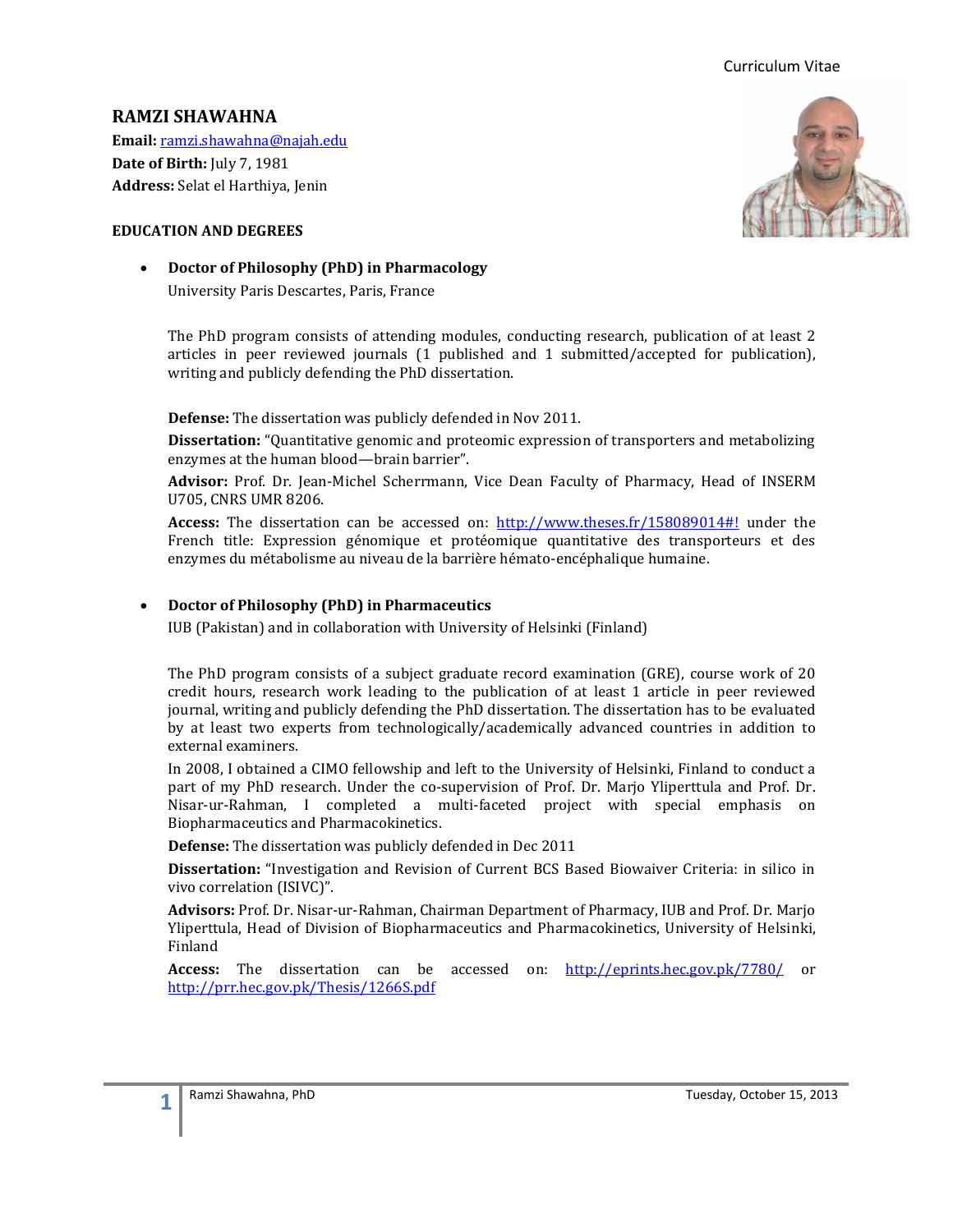- **Master (MPhil) in Pharmaceutics, 2007** The Islamia University of Bahawalpur (Pakistan) **Thesis:** "Role of pharmacist in minimizing prescribing errors in public hospitals" **Advisor:** Prof. Dr. Nisar-ur-Rahman, Chairman Department of Pharmacy
- **Executive Master of Business Administration (MBA) in Marketing, 2005** Preston University
- **Bachelor of Pharmacy (BSc Pharm), 2004** Bahauddin Zakariya University, Pakistan
- **Bachelor of Arts (BA) and Master of Arts (MA)** External candidate University of the Punjab

# **PROFESSIONAL EXPERIENCE**

 **Emory University, Atlanta, GA, USA** Research Scientist and Postdoctoral Fellow in Neuro-immunology September 2012- August 31, 2013

I was responsible for different clinical and preclinical projects in neuro-immunology which include developing a treatment for HIV Encephalitis and Multiple Sclerosis. I screened, consented and recruited patients, obtained human samples, handled and used animal models and cell culture. I sectioned and stained brain tissues, investigated cellular signaling, cytokines, Monocytes, B & T cells (Bregs & Tregs), I used FACS and molecular pharmacology tools like qRT-PCR, PCR, enzymatic method, gene and protein expression, ELISA, peptide drug development, imaging …etc

# **Abbott Laboratories, Daix, France**

Drug Metabolism and Pharmacokinetics (DMPK) Lab Head and Senior Scientist April 2012- September 2012

I was responsible for planning, designing and executing GLP and non-GLP Pharmacokinetics and metabolism studies for different NCEs in the preclinical and different developmental phases. I oversaw the PK lab and monitored, coordinated and collected data, interpreted data and extracted protocols and SOPs, finalized reports and presented outcomes. I performed compartmental and non-compartmental PK analysis in animals, oral screening, iv infusion, perfusion, concentrations in plasma and brain, urinaryfeces excretion balance, ocular drug concentrations, toxicokinetics, determined bioavailability, bioequivalence, advanced PK and PK/PD analyses, early and advanced ADME studies, lead optimization and profiling support, drug-drug interaction, in vitro permeability, stability, inhibition and induction of enzymes and transporters, intrinsic clearance on hepatocytes and vesicles, enzymology (Km et Vmax, IC50, Ki of inhibitors), used WinNonLin, Phoenix, built adoptable models using Microsoft EXCEL, built models on simulation software like STELLA, notions in NONMEM and MATLAB. Represented DMPKT in peer meetings, sponsored and outsourced studies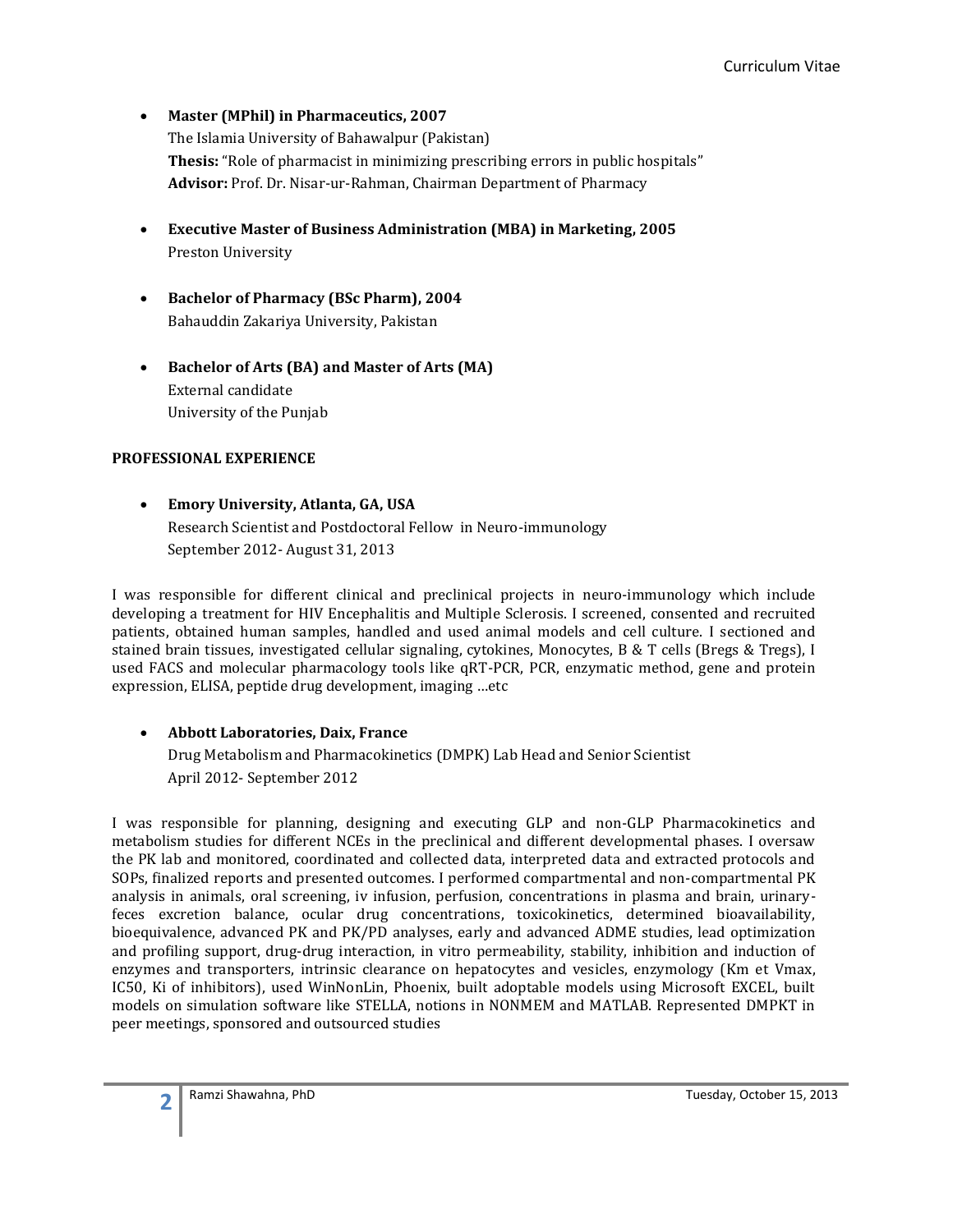### **INSERM U705, CNRS UMR 8206, Paris, France** Research Scientist

November 2008- December 2011

I was responsible for different projects with the aim of investigating drug transporters and metabolizing enzymes at the human blood brain barrier as determinants of cerebral pharmacokinetics and pharmacodynamics. I used mechanical methods to isolate cerebral microvessels from human and rodent brain samples, qualitative and semi-quantitative genomics and proteomics techniques, qRT-PCR, gel, cytometry, Western blot, LC-MS/MS, cell culture and optimized in vitro model for the blood brain barrier

## **Drug Research and Technology, Helsinki, Finland and IUB, Pakistan**

Research Scientist March 2007- October 2008

I was responsible for planning, designing and executing Pharmacokinetics and metabolism studies, modeling drug absorption in the human intestine, biopharmaceutical classification system (BCS), in silico in vivo correlation, compartmental absorption and transit (CAT) model. I used bioanalytical techniques like Perkin Elmer HPLC with conductimeter, Agilent 1200 HPLC, Agilent LCMS 1100, HPTLC line, LCMS/ HPTLC, prepared different pharmaceutical and cosmetic formulations (solution, suspension, tablets, capsules …etc) and quality control testing : Cutometer MPA 580, Rheometer/Viscometer, Mexameter, TEWA Meter, Humidity meter, Quality control of different liquid, solid and semi-solid preparations, Digital Dissolution Apparatus & Auto sampler, Lyophilizer, Polarimeter, Digital Moisture analyzer, Digital hardness tester, Kenwood Planitary Mixer, Spectrophotometry, clinical trials, Bioequivalence studies, Pharmacokinetics, Toxicokinetics, Drug Delivery Systems, Drug development, Peptide and protein drugs, Cosmetics, Cosmeceuticals, Nutraceuticals, solid, semi-solid and liquid formulations, Quality Control, Quality Assurance, Pharmacoeconomics

# **Nishtar, Services, PIC Hospitals and IUB**

Hospital Pharmacist September 2004- February 2007

I was responsible for overseeing rational drug prescription, transcription and dispensing for inpatients and outpatients in major hospitals, assessed the medication process and intake, screened for medication errors and implemented measures to reduce medication errors in two major teaching hospitals (a 1196 bed general practice teaching hospital) and (a 292-bed tertiary care hospital).

## **PEER REVIEWED PUBLICATIONS**

- **Shawahna R**, and Nisar Ur Rahman. Transcription errors in Pakistan public hospitals: impact of writing style and long duty hours. J Clin Nurs. 2013 Feb;22(3-4):550-8. doi: 10.1111/j.1365- 2702.2012.04076.x. Epub 2012 Dec 10.
- **Shawahna R**, Uchida Y, Decleves X, Ohtsuki S, Yousif S, Dauchy S, Jacob A, Chassoux F, Daumas C, Couraud PO, Terasaki T, Scherrmann JM. Transcriptomic and Quantitative Proteomic Analysis of Transporters and Drug Metabolizing Enzymes in Freshly Isolated Human Brain Microvessels. Mol Pharm. 2011 Aug 1;8(4):1332-41. doi: 10.1021/mp200129p. Epub 2011 Jul 8.
- **Shawahna R**, Rahman NU. Evaluation of the use of partition coefficients and molecular surface properties as predictors of drug absorption: a provisional biopharmaceutical classification of the list of national essential medicines of Pakistan. DARU Journal of Pharmaceutical Sciences 2011;19(2): 83-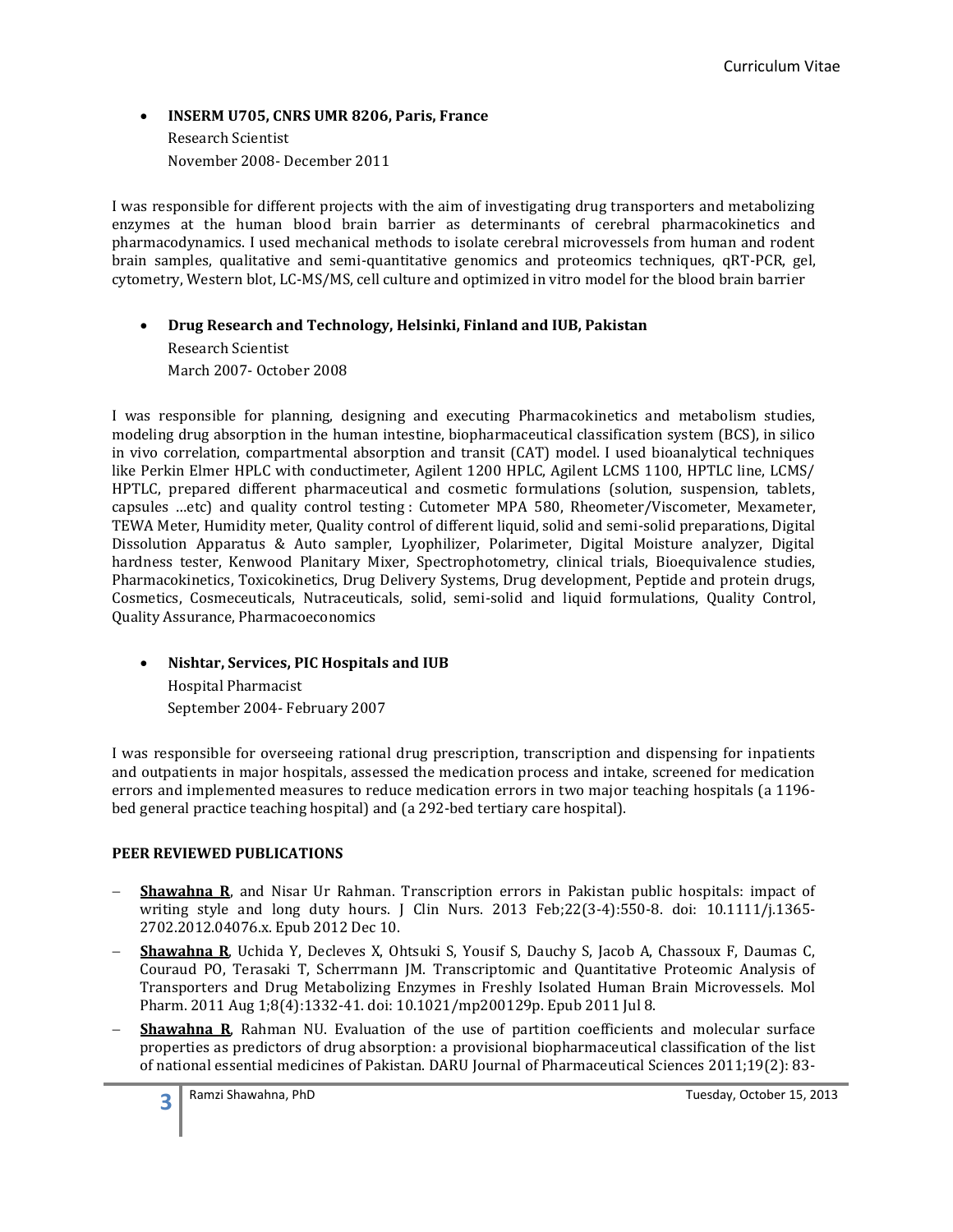99.

- Catarina Chaves, **Ramzi Shawahna**, Aude Jacob, Jean-Michel Scherrmann, Xavier Declèves. Human ABC Transporters at blood-brain interfaces as Determinants of CNS Drug Penetration. Curr Pharm Des. 2013 Jun 19. [Epub ahead of print]
- Declèves X, Jacob A, Yousif S, **Shawahna R**, Potin S, Scherrmann JM. Interplay of Drug Metabolizing CYP450 Enzymes and ABC Transporters in the Blood-Brain Barrier. Curr Drug Metab. 2011 Oct;12(8):732-41.
- Kortejärvi H, **Shawahna R**, Koski A, Malkki J, Ojala K, Yliperttula M. Very rapid dissolution is not needed to guarantee bioequivalence for biopharmaceutics classification system (BCS) I drugs. J Pharm Sci. 2010 Feb;99(2):621-5.
- Lloret-Linares, C., N. Veyrie, J. L. Bouillot, **R. Shawahna**, K. Peoch, C. Poitou, S. Mouly, J. F. Bergmann and X. Decleves (2012). "Are there factors modifying the expression of enzymes of drug metabolism in obese subjects?" Fundamental & Clinical Pharmacology 26: 85-85.
- **Shawahna R**, Declèves X, Scherrmann JM. Hurdles in predicting human blood-brain barrier drug permeability using animal and in vitro models: a special focus on transporters and metabolizing enzymes. Curr Drug Metab. 2013 Jan;14(1):120-36.
- **Shawahna R**, Rahman NU, Ahmad M, Debray M, Yliperttula M, Declèves X. Electronic prescribing reduces prescribing error in public hospitals. J Clin Nurs. 2011 Nov;20(21-22):3233-45.
- **Ramzi Shawahna**, Nisar-ur-Rahman, Mahmood Ahmad, Marcel Debray, Xavier Declèves, Marjo Yliperttula and Marja Blom. Prescribers' perspectives of the socioeconomic status and important indicators affecting prescribing behavior in a developing country. Cent. Eur. J. Med. 2012 7(1): 129- 136.
- **Shawahna R**, and Nisar Ur Rahman. Defining Prescribing Errors in General Practice for the Hospitals in Pakistan. PAFMJ Jan - Mar 2009;59(1):20-7.
- **Shawahna R**, and Nisar Ur Rahman. Prescribing Errors in Psychiatry Department: An Audit from a Hospital in Lahore. J Pak Psych Society 2008; 5(1): 31-33.
- **Shawahna R**, and Nisar Ur Rahman. Prescribing Errors involved Splitting of Tablets: A Two-Hospital Case Analysis. Pak J Med Health Sci Jun 2008;2(2):54-58.

## **PRESENTATIONS AND POSTERS IN INTERNATIONAL CONFERENCES**

- **R. Shawahna**, N-U-. Rahman, M. Ahmad, M. Debray, X. Declèves. Impact of writing style and long duty hours on the incidence of medication transcription errors in public hospitals: perspectives from Pakistan. **Poster**. AAPS Annual Meeting and Exposition, October 23-27, 2011, Walter E. Washington Convention Center, Washington DC. USA
- **R. Shawahna**, N-U-. Rahman, M. Ahmad, M. Debray, M. Yliperttula, M. Blom, X. Declèves. Impact of socioeconomic status on physician's prescribing behavior and patient's health behavior: perspectives from a developing country. **Poster**. AAPS Annual Meeting and Exposition, October 23-27, 2011, Walter E. Washington Convention Center, Washington DC. USA
- **Shawahna R**, Scherrmann JM, Declèves X. Expression of ABC transporters and CYP enzymes in an in vitro human BBB model: approximation possibilities? **Oral presentation**. 9th Annual French-Belgian ABC Meeting. October 20, 2011, Paris, France
- **Ramzi Shawahna**, Xavier Declèves, Jean-Michel Scherrmann. Transcriptomic and Quantitative Proteomic Analysis of Transporters and Drug Metabolizing Enzymes in Freshly Isolated Human Brain Microvessels. **Poster**. 2 ème Journée scientifique de l'Institut Médicament Toxicologie Chimie Environnement, Université Paris Descartes et Paris Diderot, May 27, 2011, Paris, France
- **R. Shawahna**, S. Yousif, A. Jacob, J-M. Scherrmann, X. Decleves. Gene expression of SLC transporters and phase II metabolizing enzymes in human isolated brain microvessels. **Poster**. FIP Sciences World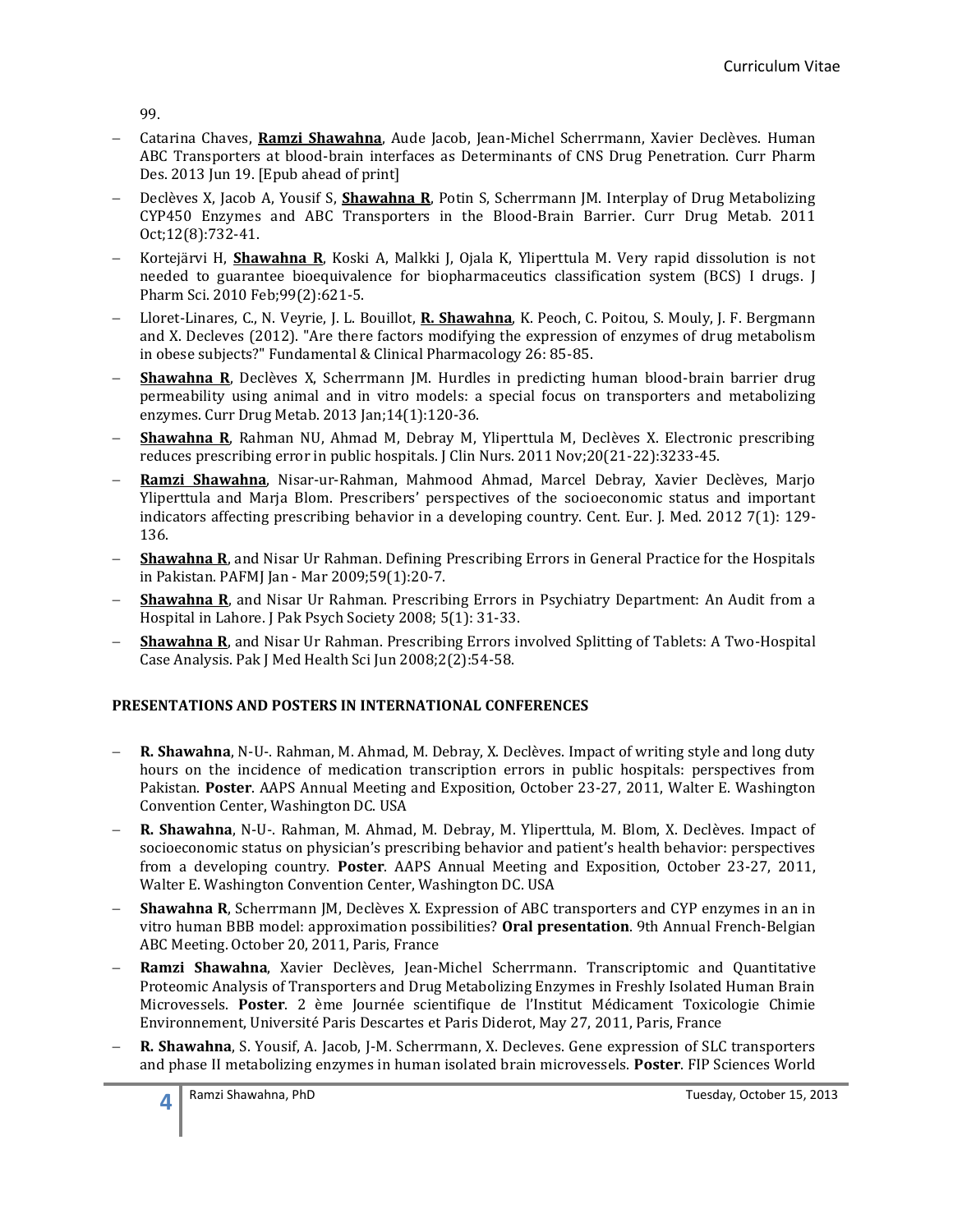Congress (PSWC) and AAPS Annual Meeting and Exposition, November 14-18, 2010, Morial Convention Center, New Orleans, Louisiana, USA

- **Ramzi Shawahna**. Expression pattern of solute carriers and phase II metabolizing enzymes at the human blood brain barrier and human cerebral microvascular endothelial (hCMEC/D3) cell line. Poster. Société d'Etude des Interfaces Sang-Cerveau (ex-Club de la BHE) Annual Meeting, May 31, 2010, Paris, France
- **Ramzi Shawahna**. Prescribing errors in public hospitals. **Oral presentation**. 1st National Pharmacy Conference, Mars 2-4, 2007, Bahawalpur, Pakistan

### **SKILLS AND COMPETENCIES**

- **Pharmacokinetics, toxicokinetics and simulations**: Compartmental and non-compartmental PK analysis in humans and animals, PK/PD, WinNonLin, Phoenix, building adoptable models using Microsoft EXCEL, building models on simulation software like STELLA, notions in NONMEM and MATLAB, advanced PK and PK/PD analyses, DMPKT representation, sponsoring and outsourcing studies, oral screening, iv infusion, perfusion, concentrations in plasma and brain, urinary-feces excretion balance, toxicokinetics
- **Metabolism and ADME:** Metabolism, early and advanced ADME studies, lead optimization and profiling support, managing DMPKT studies, in vitro permeability, stability, inhibition and induction of enzymes and transporters, intrinsic clearance on hepatocytes and vesicles, enzymology (Km et Vmax, IC50, Ki of inhibitors)
- **Reporting and regulatory:** Experimental design of GLP and non-GLP studies, compliance with ICH GCP, FDA, EMA, cGMP and regulatory standards, monitoring, coordination and data collection, result interpretation and guidance, protocol extraction, SOPs, documentation and report writing according to standard procedures
- **Analysis techniques:** Bioanalytical techniques, Perkin Elmer HPLC with conductimeter, Agilent 1200 HPLC, Agilent LCMS 1100, HPTLC line, LCMS/ HPTLC
- **Pharmaceutical and cosmetic formulations:** Preparation of different pharmaceutical and cosmetic formulations (solution, suspension, tablets, capsules …etc) and quality control testing, Cutometer MPA 580, Rheometer/Viscometer, Mexameter, TEWA Meter, Humidity meter
- **Quality control:** Quality control of different liquid, solid and semi-solid preparations, Digital Dissolution Apparatus & Auto sampler, Lyophilizer, Polarimeter, Digital Moisture analyzer, Digital hardness tester, Kenwood Planitary Mixer, Spectrophotometry
- **Pharmacology and molecular biology:** Qualitative and semi-quantitative genomics and proteomics techniques, qRT-PCR, gel, cytometry, Western blot, LC-MS/MS, cell culture
- **Languages:** Multilingual (English/French/Arabic/Urdu/Hindi)

#### **CONFERENCES ATTENDED**

- AAPS Annual Meeting and Exposition, October 23-27, 2011, Walter E. Washington Convention Center, Washington DC, USA
- 9th Annual French-Belgian ABC Meeting. October 20, 2011, Paris, France
- AAPS Annual Meeting and Exposition, November 14-18, 2010, Morial Convention Center, New Orleans, Louisiana, USA
- Eurocancer 2011, Palai Royal, Paris, France
- Eurocancer 2009, Palai Royal, Paris, France
- HDR 2008, 19th Helsinki Drug Research 2008, June 9-11, 2008, Helsinki, Finland
- 1st National Pharmacy Conference, Mars 2-4, 2007, Bahawalpur, Pakistan